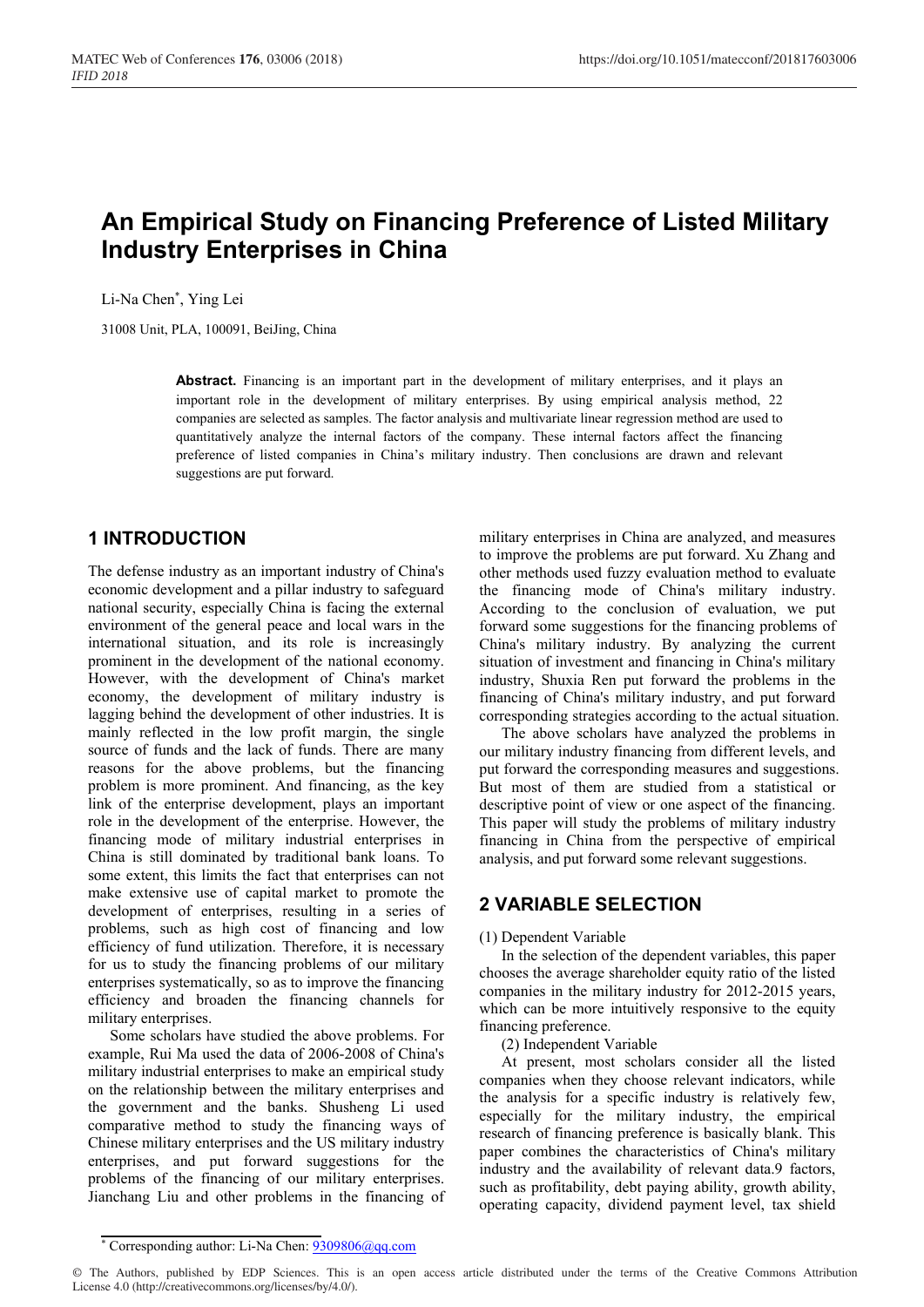value, enterprise scale, CVOA and HERF, are selected as the object of empirical analysis of the influencing factors of financing preference of military industry listed companies. 23 indicators, such as earnings per share, Roe, are used as concrete indicators to carry out empirical research.

| Table 1. Empirical Analysis Index Selection of Listed |  |
|-------------------------------------------------------|--|
| Companies in Military Industry.                       |  |

| Index<br>classification                               | <b>Index</b> name                                | <b>Index definition</b>                                         |  |  |
|-------------------------------------------------------|--------------------------------------------------|-----------------------------------------------------------------|--|--|
|                                                       | Earnings per share                               | Net margin/ Total equity                                        |  |  |
|                                                       | Roe                                              | Net margin / Net assets                                         |  |  |
| Profitability                                         | Return on assets                                 | Net margin / Average asset<br>total                             |  |  |
|                                                       | Net profit margin                                | Net margin/ Operating income                                    |  |  |
|                                                       | Current ratio                                    | Circulating assets / Cash<br>liabilities                        |  |  |
| Debt paying                                           | Quick ratio                                      | Quick assets / Cash liabilities                                 |  |  |
| ability                                               | Interest coverage<br>ratio                       | (Total profit + Capital<br>charges) / Interest cost             |  |  |
|                                                       | <b>EPSG</b>                                      | (Final - Beginning) /<br>Beginning                              |  |  |
|                                                       | Increase rate of<br>business revenue             | (Final - Beginning) /<br>Beginning                              |  |  |
| Growth ability                                        | Net profit growth rate                           | (Final - Beginning) /<br>Beginning                              |  |  |
|                                                       | <b>Total Assets Growth</b><br>Rate               | (Final - Beginning) /<br>Beginning                              |  |  |
| operating<br>capacity                                 | inventory turnover<br>ratio                      | Sales income/average<br>inventory                               |  |  |
|                                                       | average accounts<br>receivable turnover<br>ratio | Sales income/Average<br>accounts receivable                     |  |  |
|                                                       | <b>Equity Turnover</b>                           | Sales income / Average<br>shareholders' equity                  |  |  |
|                                                       | Turnover of total<br>capital                     | Sales income / Average total<br>assets                          |  |  |
| Dividend                                              | Dividend per share                               | Total dividend / Total stock                                    |  |  |
| payment level                                         | Dividend payout ratio                            | Dividend per share / Earnings<br>per share                      |  |  |
| Tax shield<br>value                                   | Effective tax rates                              | Income tax / Total profit                                       |  |  |
| Enterprise                                            | LN total assets                                  | The logarithm of the total<br>assets                            |  |  |
| scale                                                 | LN income                                        | The logarithm of business<br>income                             |  |  |
| Collateral<br>Hypothecary value<br>Value of<br>Assets |                                                  | (Inventory + Fixed assets) /<br>Total assets                    |  |  |
| <b>HERF</b>                                           | The proportion of the<br>top five shareholders   | Total share of the top five<br>shareholders / Total equity      |  |  |
|                                                       | First largest<br>shareholder ratio               | Number of first largest<br>shareholder / Total share<br>capital |  |  |
|                                                       | Asset-liability ratio                            | Gross liabilities/ Total assets                                 |  |  |
| Capital<br>composition                                | <b>Equity Ratio</b>                              | Shareholders' equity / Total<br>assets                          |  |  |

### **3 EMPIRICAL ANALYSIS**

(1) Data and Sample Selection

The sample size, 2013, 2014, 2015, and three years' data of the listed military companies are analyzed in this paper to analyze the main factors that affect the capital structure of military listed companies. In order to ensure the effectiveness of the sample data, the enterprises that issue A shares listed on the main board market are selected. In order to ensure the true reliability of the data, the sample of ST military listed companies is eliminated, and 22 effective samples are finally obtained.

The data used in this paper are derived from the Wind financial advisory terminal database. The full text data processing and analysis mainly uses the Excel2007 and SPSS20.0 statistical analysis software.

(2) Factor Construction

The eigenvalue and variance contribution rate of the extracted principal component factors are shown in Table 2. It can be seen from the table that the eigenvalue of the first factor is 6.668, accounting for 29.484% of the variance; The eigenvalues of the second factors are 3.523, accounting for 15.529% of the variance; The cumulative contribution rate of the variance of the first 7 factors is 83.62%, It can be seen that the variance explained by the other 16 factors is only 16.38%, which indicates that the 7 factors extracted in this paper well preserve the information of the original variable, so the extracted common factor has good representativeness.

| <b>Table 2.</b> Factor eigenvalue and cumulative variance |
|-----------------------------------------------------------|
| contribution rate.                                        |

| Ingre          | <b>Initial Eigenvalues</b> |                           |                             | <b>Extracting square sum and</b><br>loading |                           |                  |  |
|----------------|----------------------------|---------------------------|-----------------------------|---------------------------------------------|---------------------------|------------------|--|
| dients         | <b>Total</b>               | Variance<br>$\frac{0}{0}$ | accumulate<br>$\frac{0}{0}$ | <b>Total</b>                                | Variance<br>$\frac{0}{0}$ | accumula<br>te % |  |
| 1              | 6.668                      | 29.484                    | 29.484                      | 6.668                                       | 29.484                    | 29.484           |  |
| $\overline{c}$ | 3.523                      | 15.529                    | 45.013                      | 3.523                                       | 15.529                    | 45.013           |  |
| 3              | 2.699                      | 11.478                    | 56.491                      | 2.699                                       | 11.478                    | 56.491           |  |
| $\overline{4}$ | 1.979                      | 8.624                     | 65.115                      | 1.979                                       | 8.624                     | 65.115           |  |
| 5              | 1.680                      | 7.743                     | 72.858                      | 1.680                                       | 7.743                     | 72.858           |  |
| 6              | 1.211                      | 5.569                     | 78.427                      | 1.211                                       | 5.569                     | 78.427           |  |
| 7              | 1.136                      | 5.194                     | 83.621                      | 1.136                                       | 5.194                     | 83.621           |  |
| 8              | 0.888                      | 3.942                     | 87.563                      |                                             |                           |                  |  |
| 9              | 0.794                      | 3.255                     | 90.818                      |                                             |                           |                  |  |
| 10             | 0.535                      | 2.474                     | 93.292                      |                                             |                           |                  |  |
| 11             | 0.460                      | 2.023                     | 95.315                      |                                             |                           |                  |  |
| 12             | 0.331                      | 1.853                     | 97.168                      |                                             |                           |                  |  |
| 13             | 0.235                      | 1.052                     | 98.22                       |                                             |                           |                  |  |
| 14             | 0.151                      | 0.671                     | 98.891                      |                                             |                           |                  |  |
| 15             | 0.112                      | 0.465                     | 99.356                      |                                             |                           |                  |  |
| 16             | 0.065                      | 0.299                     | 99.655                      |                                             |                           |                  |  |
| 17             | 0.040                      | 0.181                     | 99.836                      |                                             |                           |                  |  |
| 18             | 0.026                      | 0.113                     | 99.949                      |                                             |                           |                  |  |
| 19             | 0.009                      | 0.048                     | 99.997                      |                                             |                           |                  |  |
| 20             | 0.001                      | 0.002                     | 99.999                      |                                             |                           |                  |  |
| 21             | 0.000                      | 0.001                     | 100                         |                                             |                           |                  |  |
| 22             | 3.68E-<br>17               | 1.63E-16                  | 100                         |                                             |                           |                  |  |
|                | $-6E-16$                   | $-2.64E-15$               | 100                         |                                             |                           |                  |  |

 $F_i$   $(i = 1, 2...7)$  is defined as a common factor. Through the observation of the factor load matrix, it is found that :  $F_1$  has an absolute value of load on earnings per share, Roe, return on assets and net profit margin. So we think the main reflection of the company's profitability, what we call "profitability" factor. The  $F_2 \sim F_7$  can be found in the current ratio and quick ratio, EPSG and net profit growth rate, the growth ability of the company, average accounts receivable turnover ratio and inventory turnover ratio, The proportion of the top five shareholders and First largest shareholder ratio,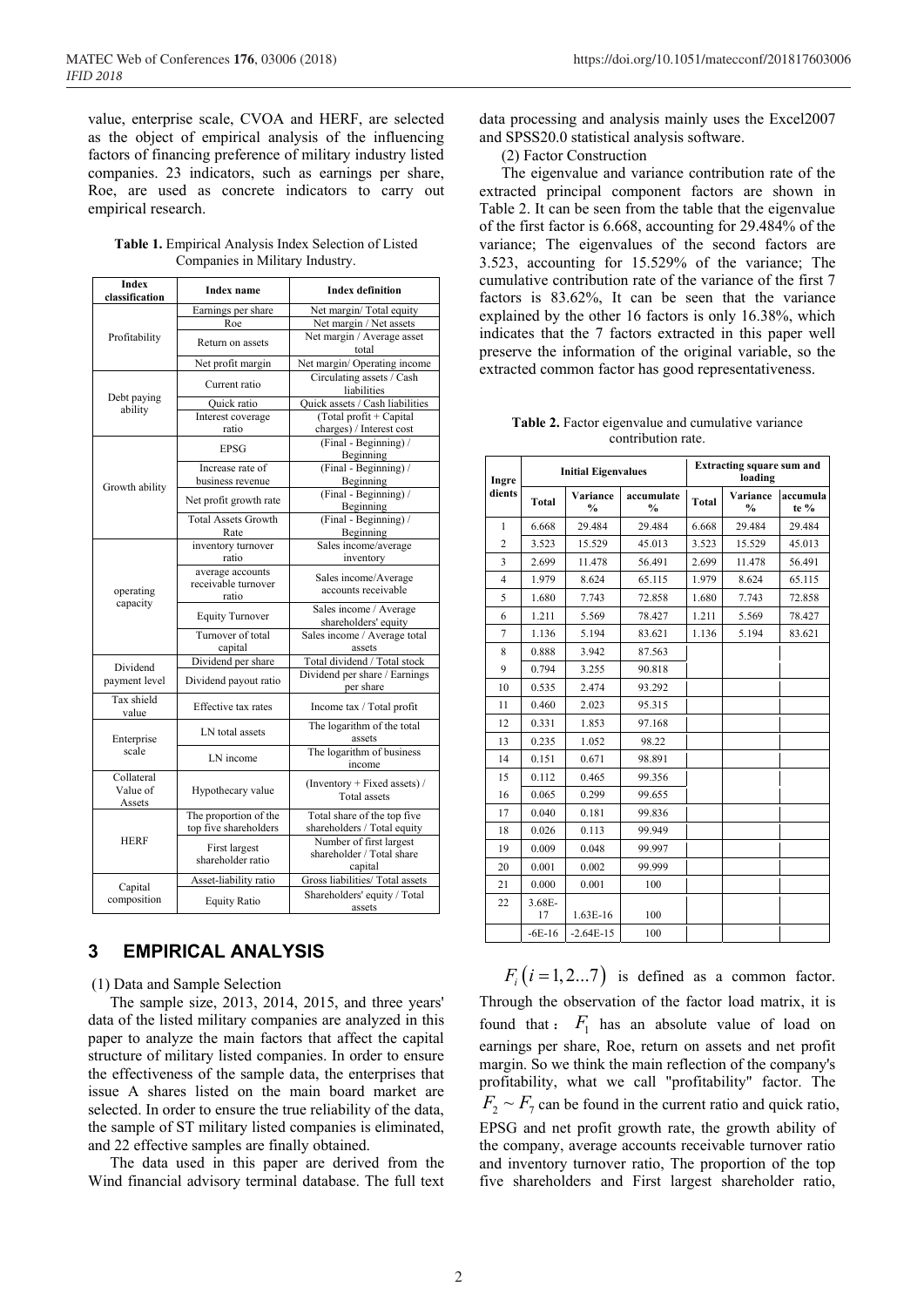hypothecary value, dividend payout ratio has absolute value greater load coefficient.

 $F_2 \sim F_7$  are called "debt paying ability" factor, "Growth ability" factor, "operating capability" factor, "equity structure" factor, "Collateral Value of Assets" factor and "Dividend payment level" factor respectively.

(3) Model Building

The shareholder equity ratio  $(Y)$  is the ratio of the owner's equity to the total assets. The average shareholder equity ratio of Listed Companies in the military industry for nearly three years can be more intuitively responsive to equity financing preference. In this paper, the principal component analysis method is selected to extract 7 principal component factors as independent variables. Because of the factor analysis, the correlation between variables and multiple collinearity are eliminated, and the seven principal component factors are calculated by the factor score matrix.

$$
Y = b_0 + \sum_{i=1}^{7} b_i F_i + \varepsilon
$$

 $b_0$  is a constant term,  $\epsilon$  is a random variable

(4) Test Results and Analysis

**Table 3.** Test Results

|  | Model             | Sum of<br>squares | df | Mean<br>square | F     | Sig.  |
|--|-------------------|-------------------|----|----------------|-------|-------|
|  | Regression        | 15.148            | 7  | 2.361          | 8.940 | .001a |
|  | Residual<br>error | 4.661             | 14 | 0.348          |       |       |
|  | Total             | 21.000            | 21 |                |       |       |

a. Predictive Variable: (Constant), Common factor 7, Common factor2, Common factor5, Common factor6, Common factor3, Common factor1, Common factor4

b. Dependent variable: Equity Ratio

**Table 4.** Model Coefficient Table

| Model |                               | <b>Unstandardized</b><br><b>Coefficients</b> |                   | <b>Standardized</b><br>beta coefficients |             |          |
|-------|-------------------------------|----------------------------------------------|-------------------|------------------------------------------|-------------|----------|
|       |                               | B                                            | Standard<br>error | <b>Trial version</b>                     | $\mathbf t$ | Sig.     |
|       | (constant)                    | $-1.532E-6$                                  | .124              |                                          | .000        | 1.000    |
| 1     | common<br>factor 1            | .240                                         | .127              | 0.248                                    | 1.950       | 0.068    |
|       | common<br>factor <sub>2</sub> | $-766$                                       | .127              | $-0.768$                                 | $-6.043$    | $\Omega$ |
|       | common<br>factor3             | $-.201$                                      | .127              | 0.198                                    | 1.559       | 0.136    |
|       | common<br>factor4             | $-.092$                                      | .127              | $-0.090$                                 | $-0.709$    | 0.481    |
|       | common<br>factor <sub>5</sub> | .142                                         | .127              | 0.139                                    | 1.090       | 0.286    |
|       | common<br>factor <sub>6</sub> | $-.213$                                      | .127              | 0.201                                    | 1.584       | 0.131    |
|       | common<br>factor7             | $-2.065E-5$                                  | .127              | .000                                     | .000        | 1.000    |

a. Dependent Variable: Equity Ratio

The results of the multivariate linear regression model are as follows:

$$
Y = -1.558E^{-6} + 0.240F_1 - 0.776F_2 - 0.201F_3
$$

$$
-0.092F_4 + 0.142F_5 - 0.213F_6 - 2.065E^{-5}F_7 + \varepsilon
$$

Through the empirical analysis of the financing preference of the listed companies in the military industry, we can see that : The profitability of an enterprise is positively related to the equity ratio, with a coefficient of 0.240. Because the stronger the profitability of an enterprise, the more profits can be retained for the redevelopment of the enterprise. The short term solvency of an enterprise is anti-related to the equity ratio, and its coefficient is -0.766. The stronger the solvency of the enterprise is, the stronger the liquidity is, the easier it is for the business to merge from the bank loan or the issue bond to the debt fund, and the relative level of debt increases, resulting in a relative reduction of the stockholders' equity ratio. The growth ability of the enterprise is positively related to the equity ratio, and its coefficient is -0.201. The better the growth ability of enterprises is, the better prospects for enterprises to be compared with other enterprises or the whole market. Therefore, enterprises are reluctant to issue shares to the capital market, and on the other hand, most Chinese military enterprises rely on bank loans for financing. The operating capacity of an enterprise is antirelated to the equity ratio, and its coefficient is -0.091. In theory, The better the operating capacity of an enterprise shows, the better the enterprise's capacity for capital turnover. The smaller the demand for debt, the relatively low level of debt and the relative increase in the equity ratio. That is, the operating capacity is proportional to the equity ratio. But the empirical results of this paper are opposite. It shows that China's military enterprises are not willing to finance the market. The ratio of equity structure and equity ratio has a positive correlation to a certain extent, with a coefficient of 0.140. The more centralized the ownership of the enterprises, the greater the influence of the shareholders to the financing preference of the listed companies. To make the financing needs of the listed companies more satisfied through equity financing. The Collateral Value of Assets and the equity ratio are in a positive correlation to a certain extent, with a coefficient of -0.203. Most of our military listed companies belong to large and mediumsized state-owned enterprises, representing the relative position and the right to speak in the military industry. In theory, the larger the scale, the greater the proportion of tangible assets (fixed assets and inventory). The greater the asset guarantee value is, the higher the credit of the enterprise is, the easier it is to get the debt financing such as bank loans, and the ratio of stockholders' equity is also lower. There is a positive correlation between the dividend payment level and the equity ratio to a certain extent, the coefficient of which is -2.065E-5. When the profitability of a company is constant, the higher the dividend payout level, the less the retained earnings and the lower the stockholder's equity ratio. This shows that the listed companies of the military industry prefer bank loans.

### **CONCLUSIONS**